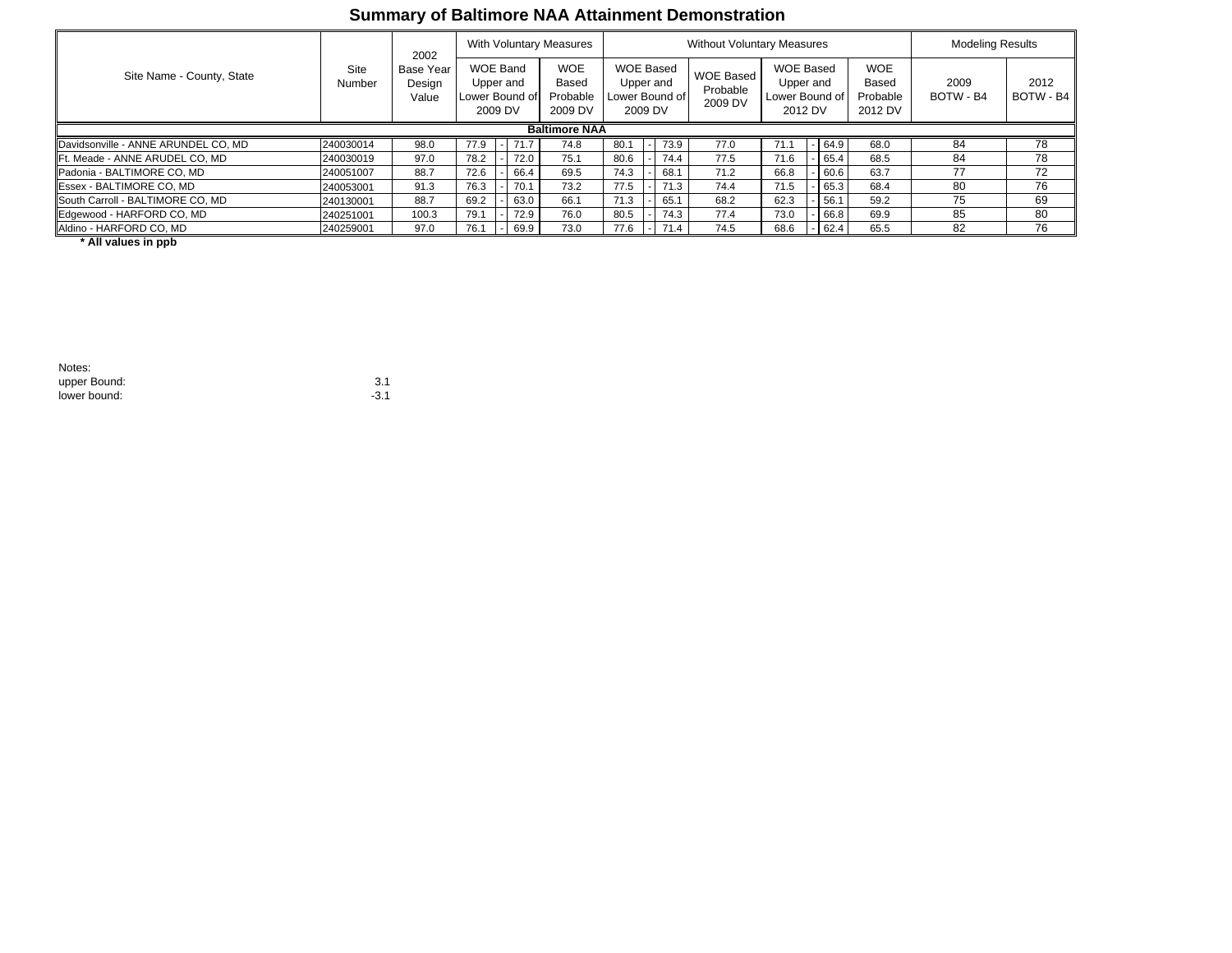#### **Explanation of calculations in the Summary of Baltimore 8-Hour Ozone NAA Attainment Demonstration**

Maryland's Edgewood monitor was used for the sample calculations

## 1. With Voluntary Measures



Now assume an additional benefit of 1 ppb for the High Energy Demand Day (HEDD) program  $<sup>(1)</sup>$ :</sup>

 $=$  Benefit of Telecommuting  $+$  Assumed Benefit of HEDD Program  $= 1.7$  ppb  $+1$  ppb=2.7 ppb Total Voluntary Measures Benefit

Next take the total voluntary measures benefit and divide by 2 to be conservative:  $2.7$  ppb  $/2 = 1.35$  ppb

Next subtract the conservative total voluntary benefit from the without voluntary measures WOE based probable 2009 DV to calculate the voluntary WOE based probable 2009 DV.

| <b>Voluntary WOE</b><br><b>Based Probable</b><br>2009 DV | Without<br>Voluntary<br><b>Measures</b><br><b>WOE Based</b><br>Probable 2009<br>DV | Conservative<br>Total<br>Voluntary<br>Benefit |  | $= 77.4$ ppb $- 1.35$ ppb $= 76.0$ ppb |
|----------------------------------------------------------|------------------------------------------------------------------------------------|-----------------------------------------------|--|----------------------------------------|
|----------------------------------------------------------|------------------------------------------------------------------------------------|-----------------------------------------------|--|----------------------------------------|

WOE 2009 Upper Bound: WOE Probable 2009 DV  $+ 3.1$  ppb = 76.0 ppb  $+ 3.1$  ppb =  $79.1$  ppb

WOE 2009 Lower Bound: WOE Probable 2009 DV - 3.1 ppb = 76.0 ppb - 3.1 ppb **= 72.9 ppb**

Note:

 $<sup>(1)</sup>$  Additional modeling is planned to calculate the modeled benefit of the HEDD program.</sup>

The 3.1 ppb adjustment to calculate the lower bound and upper bound represents the uncertainty in future design values and was calculated by Jeff Stehr (UMD). More detailed information can be found in the WOE chapter 9, "Uncertainty in CMAQ and Over-predictions of Future Year Ozone Design Values".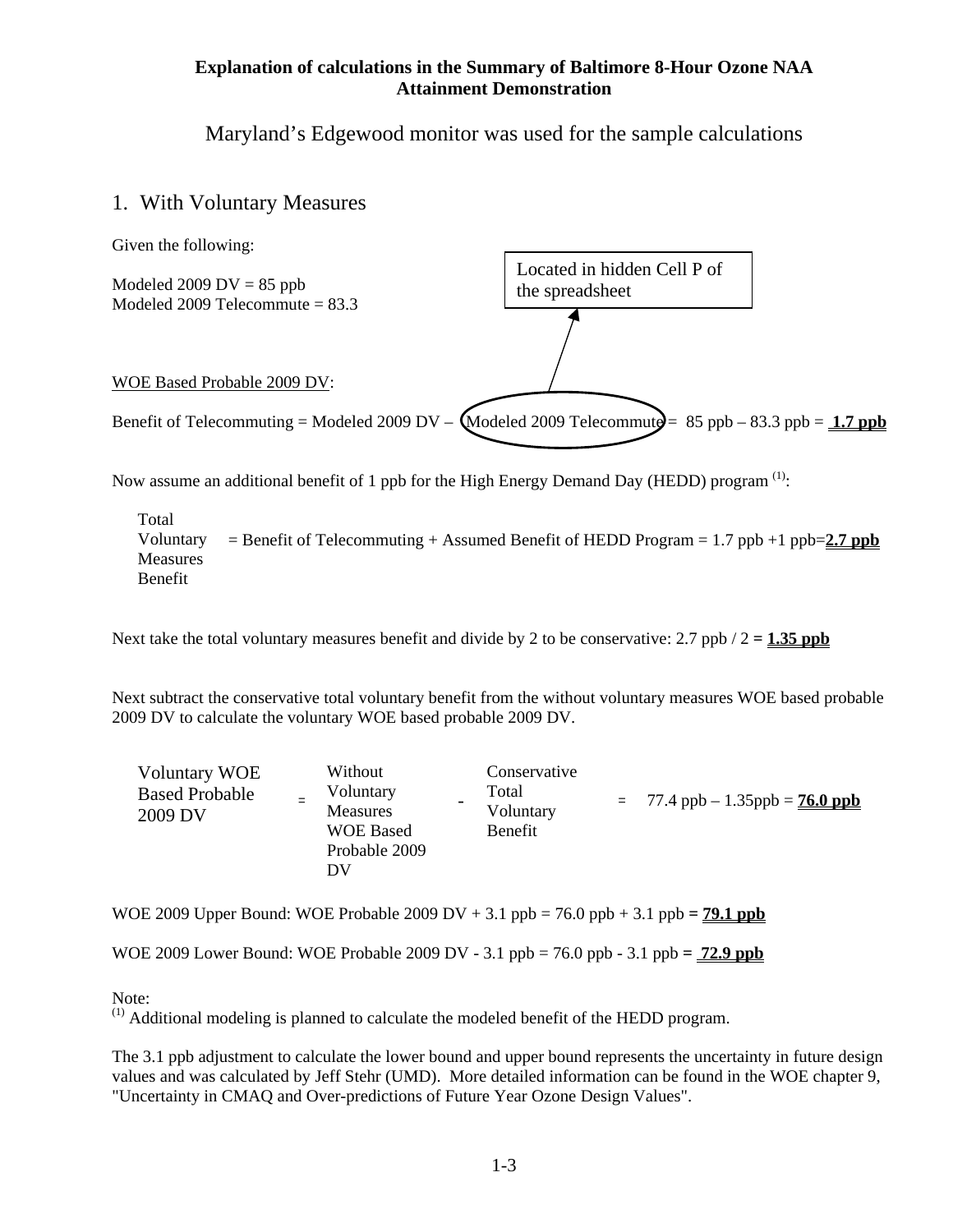#### **Explanation of calculations in the Summary of Baltimore 8-Hour Ozone NAA Attainment Demonstration**

## 2. Without Voluntary Measures (2009 DV)

Given the following:

Observed  $2002$  DV = 100.3 ppb Modeled 2009  $DV = 85$  ppb Modeled Benefit = Observed 2002 DV – Modeled 2009 DV =  $100.3$  ppb –  $85$  ppb =  $15.3$  ppb



(Explanation: Due to 100% underestimation of the emissions reduction benefits by CMAQ due to the model's insensitivity to emissions changes)

Allowing for considerable margin, the underestimation of the WOE Benefit is conservatively cut in half (50%).

Now the conservative WOE Benefit is calculated as follows:

WOE Benefit\_Conservative = Modeled Benefit x  $1.5 = 15.3$  ppb x  $1.5 = 22.95$  ppb

WOE Based Probable 2009 DV = Observed 2002 DV – WOE Benefit Conservative =  $100.3 - 22.95 = 77.4$  ppb

Calculation of the WOE Based Upper and Lower Bound of 2009 DV:

WOE 2009 Upper Bound = WOE Based Probable 2009 DV  $+$  3.1 ppb = 77.4 ppb  $+$  3.1 ppb = **80.5 ppb** 

WOE 2009 Lower Bound = WOE Based Probable 2009 DV  $- 3.1$  ppb = 77.4 ppb  $- 3.1$  ppb =  $74.3$  ppb

Note:

The 3.1 ppb adjustment to calculate the lower bound and upper bound represents the uncertainty in future design values and was calculated by Jeff Stehr (UMD). More detailed information can be found in the WOE chapter 9, "Uncertainty in CMAQ and Over-predictions of Future Year Ozone Design Values".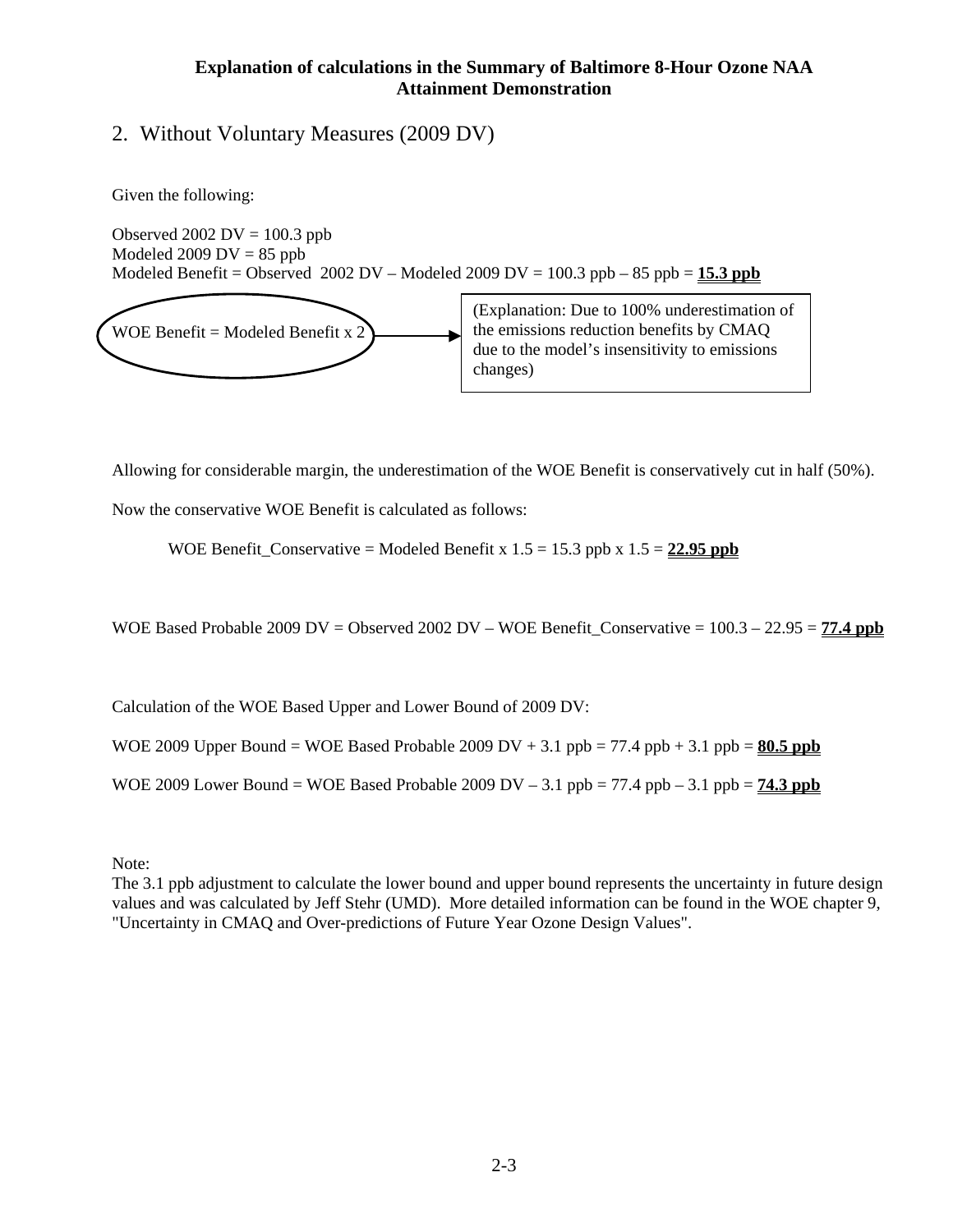#### **Explanation of calculations in the Summary of Baltimore 8-Hour Ozone NAA Attainment Demonstration**

## 3. Without Voluntary Measures (2012 DV)

Given the following:

Observed 2002  $DV = 100.3$  ppb Modeled  $2012$  DV = 80 ppb Modeled Benefit = Observed 2002 DV – Modeled 2012 DV =  $100.3$  ppb –  $80$  ppb =  $20.3$  ppb (Explanation: Due to 100% underestimation of



Allowing for considerable margin, the underestimation of the WOE Benefit is conservatively cut in half (50%).

Now the conservative WOE Benefit is calculated as follows:

WOE Benefit\_Conservative = Modeled Benefit x  $1.5 = 20.3$  ppb x  $1.5 = 30.45$  ppb

WOE Based Probable 2009 DV = Observed 2002 DV – WOE Benefit\_Conservative = 100.3 – 30.45 = **69.9 ppb**

Calculation of the WOE Based Upper and Lower Bound of 2009 DV:

WOE 2009 Upper Bound = WOE Based Probable 2009 DV + 3.1 ppb =  $69.9$  ppb + 3.1 ppb =  $73.0$  ppb

WOE 2009 Lower Bound = WOE Based Probable 2009 DV  $-3.1$  ppb =  $69.9$  ppb  $-3.1$  ppb =  $66.8$  ppb

Note:

The 3.1 ppb adjustment to calculate the lower bound and upper bound represents the uncertainty in future design values and was calculated by Jeff Stehr (UMD). More detailed information can be found in the WOE chapter 9, "Uncertainty in CMAQ and Over-predictions of Future Year Ozone Design Values".